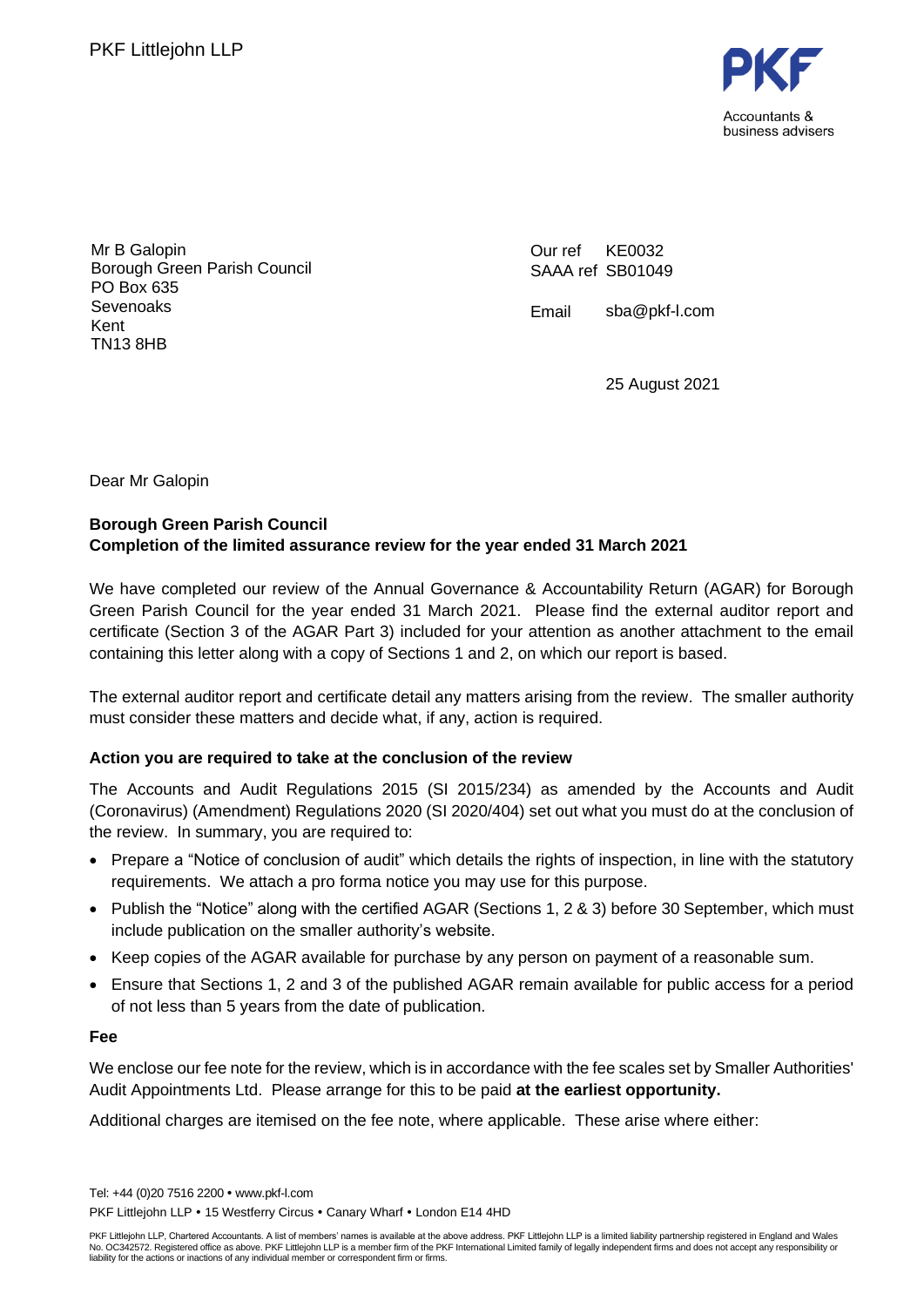- we were required to issue chaser letters and/or exercise our statutory powers due to a failure to provide an AGAR; or
- we had to seek clarification and/or correction to supporting documentation due to a mistake or omission by the smaller authority; or
- it was necessary for us to undertake additional work.

*Please return the remittance advice with your payment, which should be sent to:* **PKF Littlejohn LLP,**  Ref: Credit control (SBA), 5<sup>th</sup> Floor, 15 Westferry Circus, Canary Wharf, London, E14 4HD. Please include the reference KE0032 or Borough Green Parish Council as a reference when paying by BACS.

### **Timetable for 2021/22**

Next year we plan to set a submission deadline for the return of the completed AGAR Part 3 and associated documents (or Certificate of Exemption) in the usual way and this is expected to be Friday 1 July 2022. It is anticipated that the instructions will be sent out during March 2022, subject to arrangements for the 2021/22 AGARs and Certificates of Exemption being finalised by Smaller Authorities' Audit Appointments Limited (SAAA). Our instructions will cover any changes about which smaller authorities need to be aware.

- The smaller authority must inform the electorate of a single period of 30 working days during which public rights may be exercised. This information **must be published at least the day before** the inspection period commences;
- The inspection period **must** include the first 10 working days of July 2022, i.e. 1 to 14 July inclusive. In practice this means that public rights may be exercised:
	- o at the earliest, between Friday 3 June and Thursday 14 July 2022; and
	- o at the latest, between Friday 1 July and Thursday 11 August 2022.

As in previous years, in order to assist you in this process we plan to include a pro forma template notice with a suggested inspection period on our website. On submitting your AGAR and associated documentation, as was the case for this year, we will need you to either confirm that the suggested dates have been adopted or inform us of the alternative dates selected.

### **Feedback on 2020/21**

Please note that if you wish to provide feedback, our satisfaction survey template can be used, which is available on our website on this page: [https://www.pkf-l.com/services/limited-assurance-regime/useful](https://www.pkf-l.com/services/limited-assurance-regime/useful-information-and-links/)[information-and-links/](https://www.pkf-l.com/services/limited-assurance-regime/useful-information-and-links/)

Yours sincerely

 $AFLHQLHQ$ 

PKF Littlejohn LLP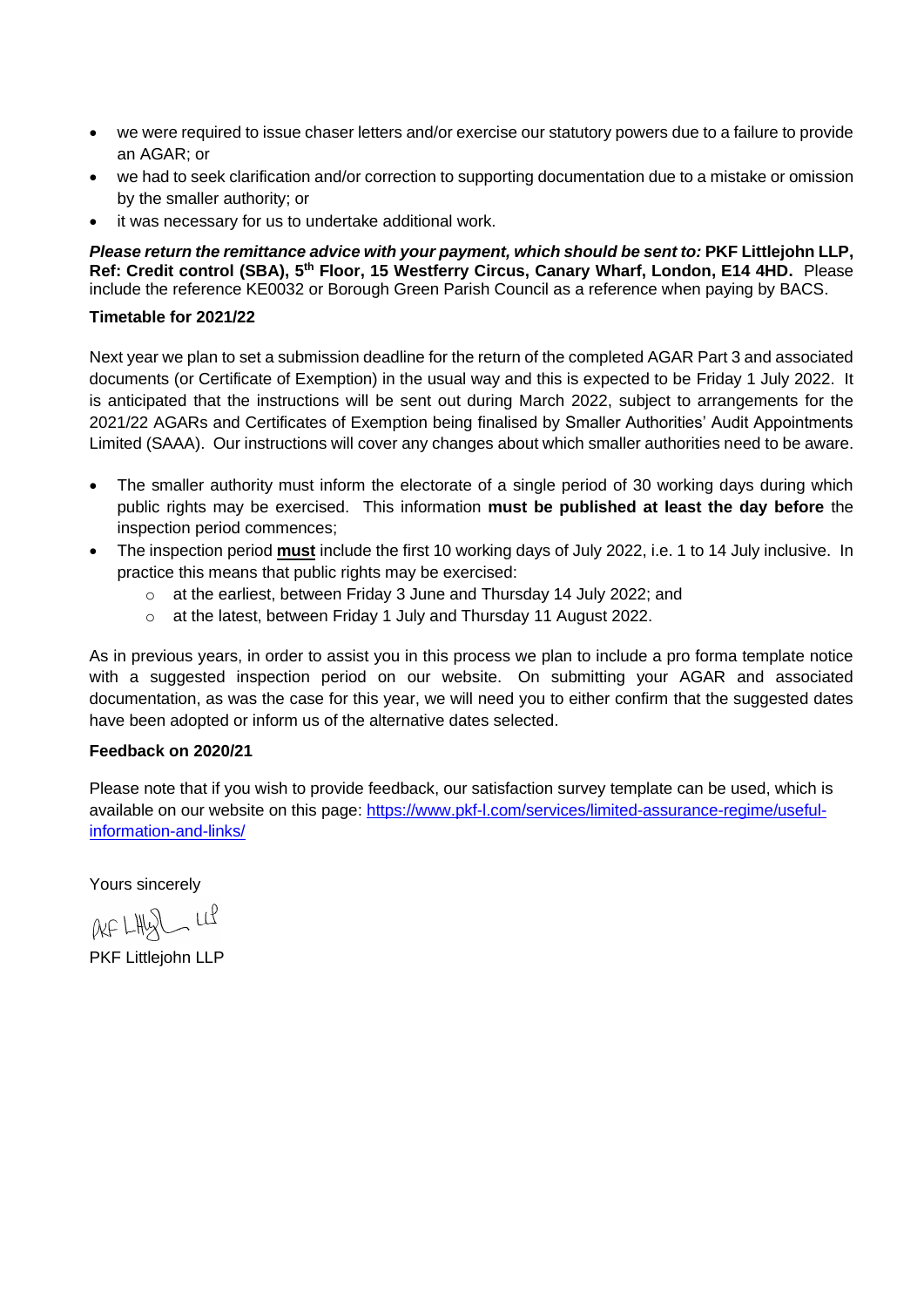## **Borough Green Parish Council**

## **Notice of conclusion of audit**

## **Annual Governance & Accountability Return for the year ended 31 March 2021**

Sections 20(2) and 25 of the Local Audit and Accountability Act 2014

Accounts and Audit Regulations 2015 (SI 2015/234)

|                           |                                                                                                                                                                                       | <b>Notes</b> |                                                                                                                                                                                                                                                                                                                                  |
|---------------------------|---------------------------------------------------------------------------------------------------------------------------------------------------------------------------------------|--------------|----------------------------------------------------------------------------------------------------------------------------------------------------------------------------------------------------------------------------------------------------------------------------------------------------------------------------------|
| 1.                        | The audit of accounts for <b>Borough Green Parish Council</b> for the year<br>ended 31 March 2021 has been completed and the accounts have been<br>published.                         |              | This notice and Sections 1, 2 & 3<br>of the AGAR must be published<br>by 30 September. This must<br>include publication on the<br>smaller authority's website.<br>The smaller authority must<br>decide how long to publish the<br>Notice for; the AGAR and<br>external auditor report must be<br>publicly available for 5 years. |
| 2 <sub>1</sub>            | The Annual Governance & Accountability Return is available for<br>inspection by any local government elector of the area of <b>Borough Green</b><br>Parish Council on application to: |              |                                                                                                                                                                                                                                                                                                                                  |
| (a)                       | <u> 1989 - Johann John Stoff, deutscher Stoffen und der Stoffen und der Stoffen und der Stoffen und der Stoffen</u>                                                                   |              | (a) Insert the name, position and<br>address of the person to whom<br>local government electors should<br>apply to inspect the AGAR                                                                                                                                                                                              |
| (b)                       |                                                                                                                                                                                       |              | (b) Insert the hours during which<br>inspection rights may be<br>exercised                                                                                                                                                                                                                                                       |
| 3.                        | Copies will be provided to any person on payment of $f_{\text{max}}$ (c) for each<br>copy of the Annual Governance & Accountability Return.                                           |              | (c) Insert a reasonable sum for<br>copying costs                                                                                                                                                                                                                                                                                 |
| Announcement made by: (d) |                                                                                                                                                                                       |              | (d) Insert the name and position of<br>person placing the notice                                                                                                                                                                                                                                                                 |
|                           | Date of announcement: (e)                                                                                                                                                             |              | (e) Insert the date of placing of the<br>notice                                                                                                                                                                                                                                                                                  |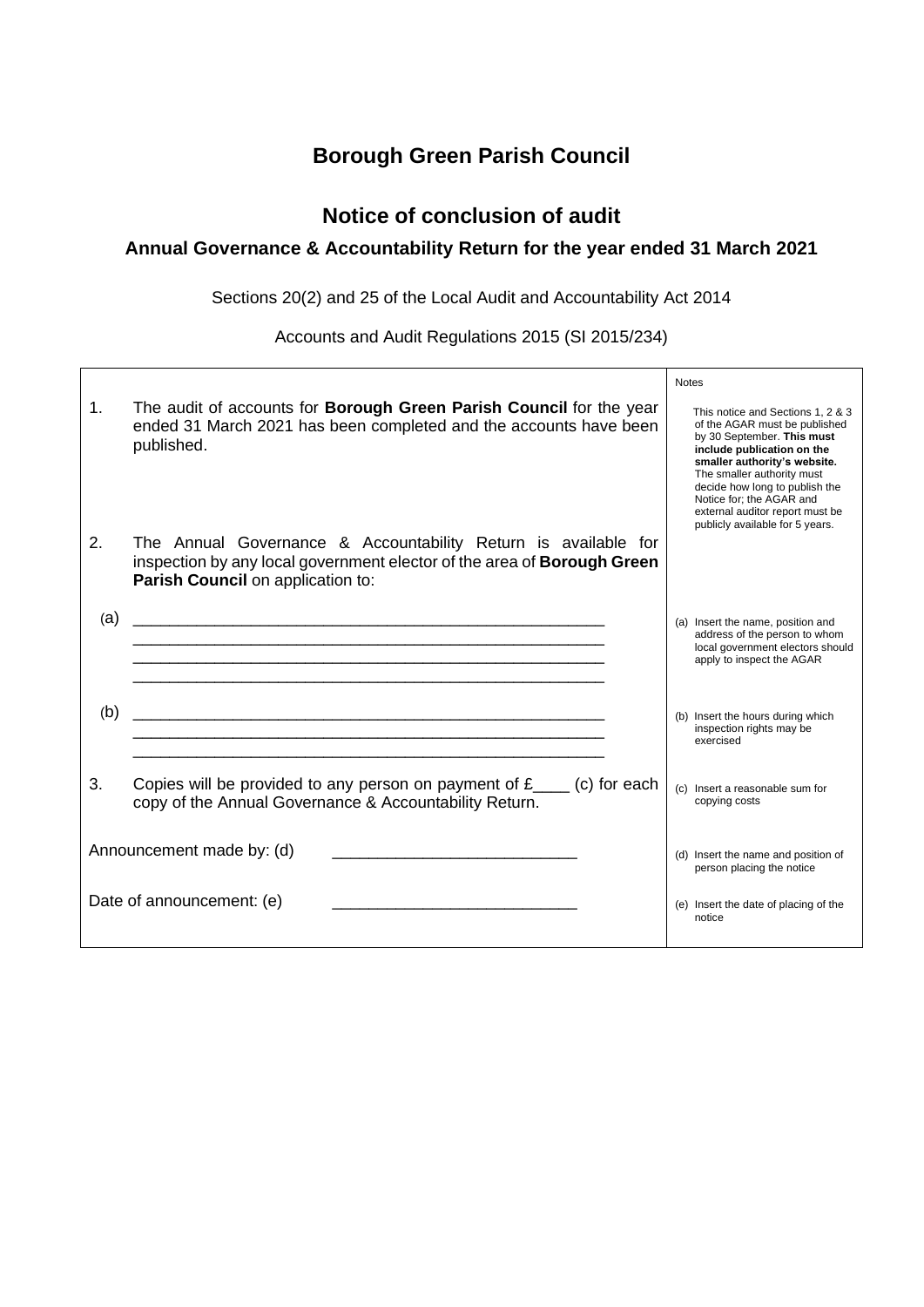

Mr B Galopin Borough Green Parish Council PO Box 635 Sevenoaks Kent TN13 8HB

Our ref SAAA ref Invoice no: SB20210793 KE0032 SB01049 VAT no: GB 440 4982 50

Email [sba@pkf-l.com](mailto:sba@pkf-l.com)

25 August 2021

# **INVOICE**

| Professional services rendered in connection with the following:                                      |         |
|-------------------------------------------------------------------------------------------------------|---------|
| Limited assurance review of Annual Governance & Accountability Return for year<br>ended 31 March 2021 | £600.00 |
| Additional charges (where applicable) as detailed on attached appendix A                              | £0.00   |
| Additional fees (where applicable) as detailed by separate cover                                      | £0.00   |
| <b>TOTAL NET</b>                                                                                      | £600.00 |
| VAT @ 20%                                                                                             | £120.00 |
| <b>TOTAL PAYABLE</b>                                                                                  | £720.00 |

## **PAYMENT IS DUE ON RECEIPT OF INVOICE**

**For payments by cheque, please return the remittance advice with your payment to: PKF Littlejohn LLP, Credit Control (SBA), 5 th Floor, 15 Westferry Circus, Canary Wharf, London E14 4HD**

**For payments by credit transfer, our bank details are:-**

**HSBC Bank plc Sort Code: 40-02-31 Account number: 11070797 Account Name: PKF Littlejohn LLP Please include KE0032 or Borough Green Parish Council as the reference.**

**For account queries, contact [creditcontrol@pkf-l.com.](mailto:creditcontrol@pkf-l.com)**

Tel: +44 (0)20 7516 2200 www.pkf-l.com PKF Littlejohn LLP . 15 Westferry Circus . Canary Wharf . London E14 4HD

PKF Littlejohn LLP, Chartered Accountants. A list of members' names is available at the above address. PKF Littlejohn LLP is a limited liability partnership registered in England and Wales<br>No. OC342572. Registered office a liability for the actions or inactions of any individual member or correspondent firm or firms.